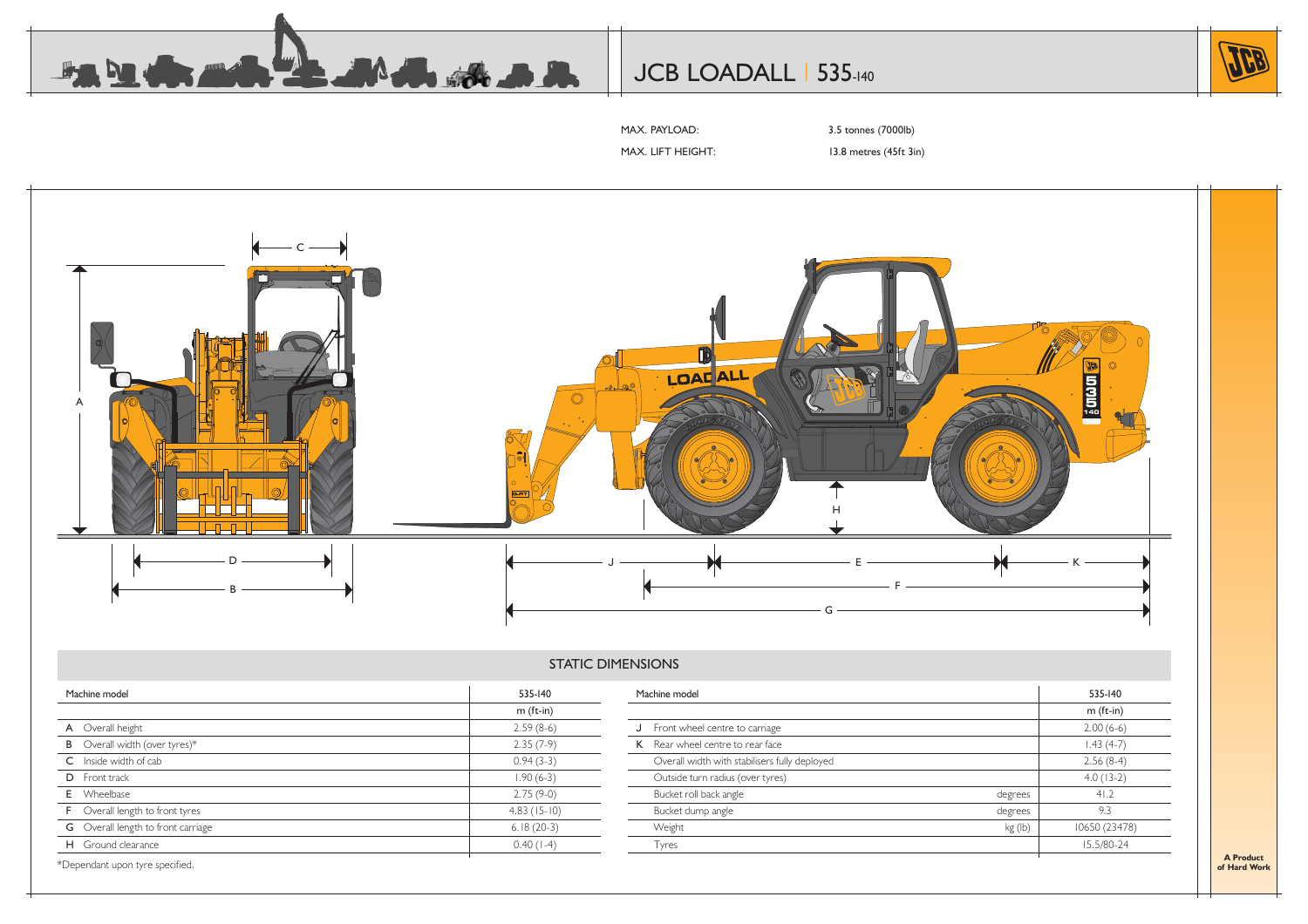





### LIFT PERFORMANCE – STABILISERS RETRACTED



With stabilisers retracted (Sway angle  $\pm 9^{\circ}$ )

## LIFT PERFORMANCE – STABILISERS RETRACTED

| With Stabilisers Extended    |             |              |
|------------------------------|-------------|--------------|
| Maximum lift capacity        | kg(h)       | 3500 (7716)  |
| Lift capacity to full height | kg(h)       | 3500 (7716)  |
| Lift capacity at full reach  | kg (lb)     | 1000 (2200)  |
| Lift height                  | $m$ (ft-in) | $13.8(45-3)$ |
| Reach at maximum lift height | $m$ (ft-in) | $1.0(3-2)$   |
| Maximum forward reach        | $m$ (ft-in) | $9.52(31-2)$ |
| Reach with I tonne load      | $m$ (ft-in) | $9.52(31-2)$ |
| Placing Height               | $m$ (ft-in) | $13.0(42-7)$ |

LIFT PERFORMANCE – STABILISERS EXTENDED

Complies with stability test EN1459 Annex B.

### With Stabilisers RetractedMaximum lift capacity and the state of the state of the state of the state of the state of the state of the state of the state of the state of the state of the state of the state of the state of the state of the state of t Lift capacity to full height  $\log$  (lb)  $\log$  (lb) 1500 (3307) Lift capacity at full reach  $\log$  (lb)  $\qquad$  50 (110)  $\frac{1}{2.35}$  (40-6)  $\frac{1}{2.35}$  (40-6) Reach at maximum lift height m (ft-in) m (ft-in) 4.0 (13-1) Maximum forward reach m (ft-in)  $\vert$  9.52 (31-2) Reach with 1 tonne load m  $(m \text{ (ft-in)}$  5.87 (19-3) Placing Height m (ft-in) 10.64 (34-11) Complies with stability test EN1459 Annex B.

**A Productof Hard Work**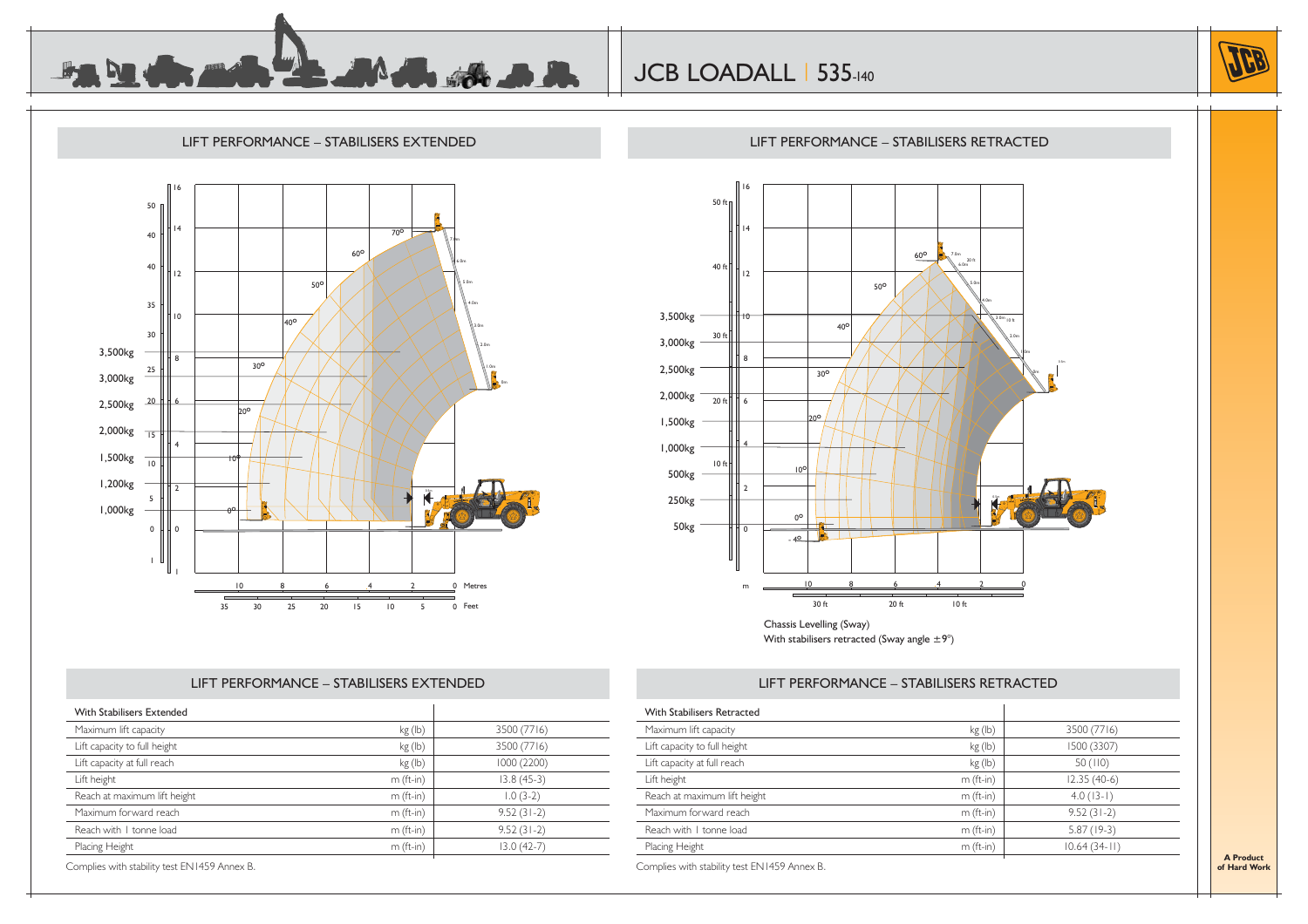# ENGINE

 $\blacktriangle$  and  $\blacktriangle$  and

Latest technology and advanced design provides low fuel consumption, reduced noise, high torque and power output, total reliability and minimal maintenance. Two-stage, dry type air filter with primary and safety elements.

**Comment of the Comment of The Comment of The Comment of The Comment of The Comment of The Comment of The Comment of The Comment of The Comment of The Comment of The Comment of The Comment of The Comment of The Comment of** 

| Machine Model - 535-140 |              | Standard            | Option     | Option*           |
|-------------------------|--------------|---------------------|------------|-------------------|
| Displacement            | Itr $(in^3)$ | 4.4(269)            | 4.4(269)   | 4.4(269)          |
| No. of cylinders        |              | 4                   | 4          | 4                 |
| Bore size               | $mm$ (in)    | 103(4.05)           | 103(4.05)  | 103(4.05)         |
| Stroke                  | $mm$ (in)    | 132(5.0)            | 132(5.0)   | 132(5.0)          |
| Aspiration              |              | Naturally aspirated | Turbo      | Turbo Intercooled |
| Power rating            |              |                     |            |                   |
| Power @ 2200rpm         | kW (HP)      | 63(85)              | 74.2 (100) | 93 (125)          |
| Torque rating           |              |                     |            |                   |
| Torque @ 1200rpm        | Nm (lbf ft)  | 320 (236)           |            |                   |
| Torque @ 1300rpm        | Nm (lbf ft)  |                     | 425(313)   | 525 (387)         |
|                         |              |                     |            |                   |

\*Not available on stabilised only models.

#### **TRANSMISSION**

JCB powershift transmission incorporating torque converter, bevel box and a 4 speed powershift gearbox in one resiliently mounted unit.

A combined steering column mounted switch incorporating directional control and 4 forward and 4 reverse powershift gears. Travel speed 25kph (15.5mph). Optional 33kph transmission.

**Front and rear drive axles:** JCB epicyclic hub reduction drive/steer axles with Max-Trac torque proportioning differentials. Permanent 4 wheel drive.

#### **BRAKES**

**Service brakes:** Servo-assisted-hydraulically activated, self-adjusting, oil-immersed multi-disc type on front and rear axle. Parking brake: Hand operated disc brake on output of gearbox. (93kW/125hp - oil immersed disc type).

#### BOOM AND CARRIAGE

Boom is manufactured from high tensile steel.

Low maintenance, hard wearing pads.

JCB Q-fit self-levelling carriage with lever operated pin locking accepts pallet forks and a wide range of attachments. One boom end auxiliary hydraulic service fitted as standard.

#### SAFETY CHECK VALVES

Fitted to carriage tilt, telescopic and boom lift rams.

#### SERVICE CAPACITIES

| Fuel tank      | litres (UK gal) | .25 (27.5) |
|----------------|-----------------|------------|
| Hydraulic tank | litres (UK gal) | 131(28.2)  |
| Coolant        | litres (UK gal) | 23(5.1)    |
|                |                 |            |

#### HYDRAULICS

Two stage gear pump with suction strainer and filter.

| Operating system pressure | bar (psi) | 260 (3770)     |
|---------------------------|-----------|----------------|
| Pump flow                 | ltrs/min  | $\mathsf{H}^0$ |
| Hydraulic Cycle Times     |           | Seconds        |
| Boom raise                |           | 9.9            |
| Boom lower                |           | 7.6            |
| Extend                    |           | 22.3           |
| Retract                   |           | 18.6           |
| Bucket dump               |           | 2.2            |
| Bucket crowd              |           | 2.9            |
|                           |           |                |

#### **ELECTRICS**

12 v negative earth. 130 AH battery. 95 amp alternator. Full road lighting. Reversing light. Direction indicators. Hazard warning. Reverse alarm.

#### CAB

Quiet safe and comfortable cab conforms to ROPS ISO 3471 and FOPS ISO 3449. Tinted glass all round. Laminated roof screen. Roof bars, front, rear and roof screen wash/wipe and heater/screen demister. Opening rear window. Audio-visual warning system for coolant temperature, engine oil pressure, air cleaner, battery charge, transmission oil temperature and pressure, water in fuel. Hourmeter and road speed indicator. Engine temperature, fuel gauge and inclinometer.

Mechanical joystick, direct acting hydraulic control levers. Adjustable steer column with stalk bar powershift change and forward reverse shuttle. Throttle and brake pedal. Adjustable deluxe seat with adjacent park brake fitted.

Automatic eye level audio-visual load moment indicator warning system receiving a signal from a load sensor on the rear axle.

This system continuously monitors the machine's forward stability and leaves the operator in control at all times.

Optional indicator lamp to show when the stabilisers are on firm ground.

Safety canopy as above but with side glass and roof glass only (screen wiper and heater/screen demister not applicable).

#### **STEERING**

Hydrostatic power steering.

Three steer mode options: front wheel steer; all wheel steer; crab steer: operated from in the cab by a selection switch.

#### OPTIONS AND ACCESSORIES

Options: Front and rear working lights, rotating flashing beacon, fire extinguisher, radial industrial tyres, electrical 2/4WD select, limited slip differential in front axle, windscreen and roof guard, air suspension seat, deluxe cab trim with smoking pack, roof and front screen blind, radio kit, heavy duty battery, air conditioning, clearview carriage, sideshift. Attachments: Contact your local dealer for details of the comprehensive range.